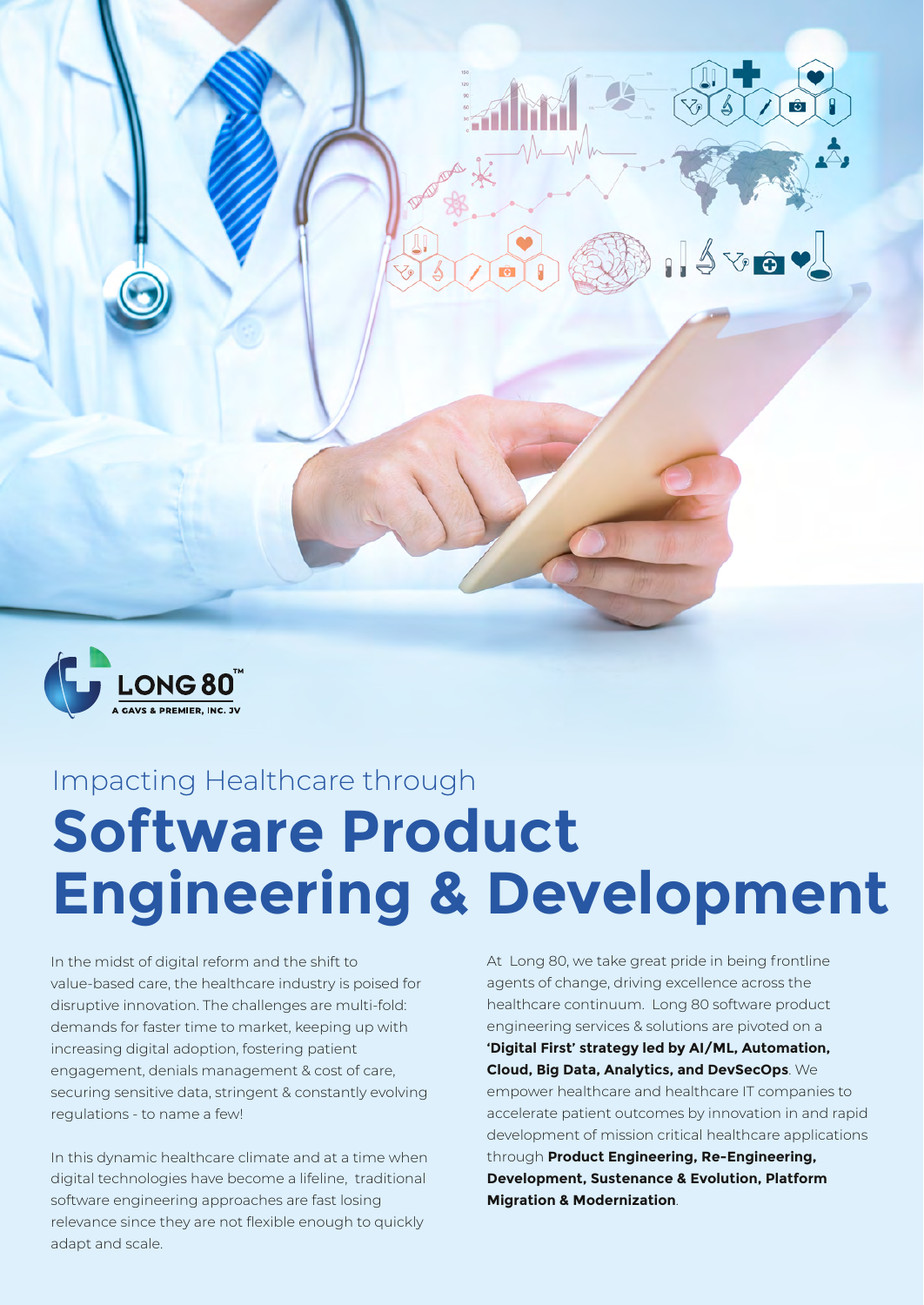### **End-to-End Software Product Engineering & Development Services**



**Ideation & Innovation**



**Product Architecture, Technology & Design**



**Integration with Enterprise Applications**



**Requirements Gathering & Prototype Development**

**Automated DevSecOps-driven**  Automated DevsecOps-driven<br>Development

**Automated SQA & Release Management**



**Use Case Development**

**Product Support, Maintenance & Value Engineering**

# **The Differentiators**

- AI-led Automation with **Long 80's AIOps Platform ZIF**, to tend towards zero clinical interruptions
- Enablement of Secure Health Cloud with **Long 80's Cloud Orchestration Platform zIrrus**
- Data Trust & Transparency with data-centric architecture built on **Long 80's Blockchain Platform Rhodium**

# **Capability Highlights**

- State-of-the-art, ready-to-use technology platforms & solution accelerators
- Technical expertise in emerging technologies Java & .NET, Xamarin, Ab Initio, Docker, MicroStrategy, Tableau, Power BI, SQL Server, Teradata, Oracle, AWS/Azure/GCP stacks
- Rapid innovation & time to market using Agile methodologies & DevSecOps (CI/CT/CD)
- End-to-end fully automated DevSecOps & container orchestration with ZIF
- Low-Code/No-Code development platform for quick, iterative releases
- Adaptive UI/UX for inclusive, human-centric design
- AI-led SQA with Level 5 Automation, integrated into the DevSecOps pipeline
- Global Product Engineering Team of 100+ cross-functional engineers with extensive healthcare experience
- Dedicated Product Engineering CoE team to drive customer vision
- Robust Partner Ecosystem with academia, hospitals, research institutions, innovation hubs, & network of qualified suppliers
- 360° data security data in transit & at rest
- Integration of security best practices across development lifecycle
- Proactive incident & security threat management using ZIF
- Cloud migration, cloud-enabled DevSecOps, and Environment as a Service (EaaS) with zIrrus
- Fully scalable and clustered environment to deliver high uptime & performance
- HIPAA, PCI-DSS & ISO compliant and certified
- Regulatory & operational compliance, data ownership management with Rhodium

## **Design for Purpose - Long 80's Software Product Engineering & Development Services for Healthcare**



**Operational Excellence**

Budgeting & Financial Reporting, ERP & CRM, Operations Advisor



#### **Integrated Technology Platforms**

Purchasing, Billing, Claims, Clinical, Financial, Data Analytics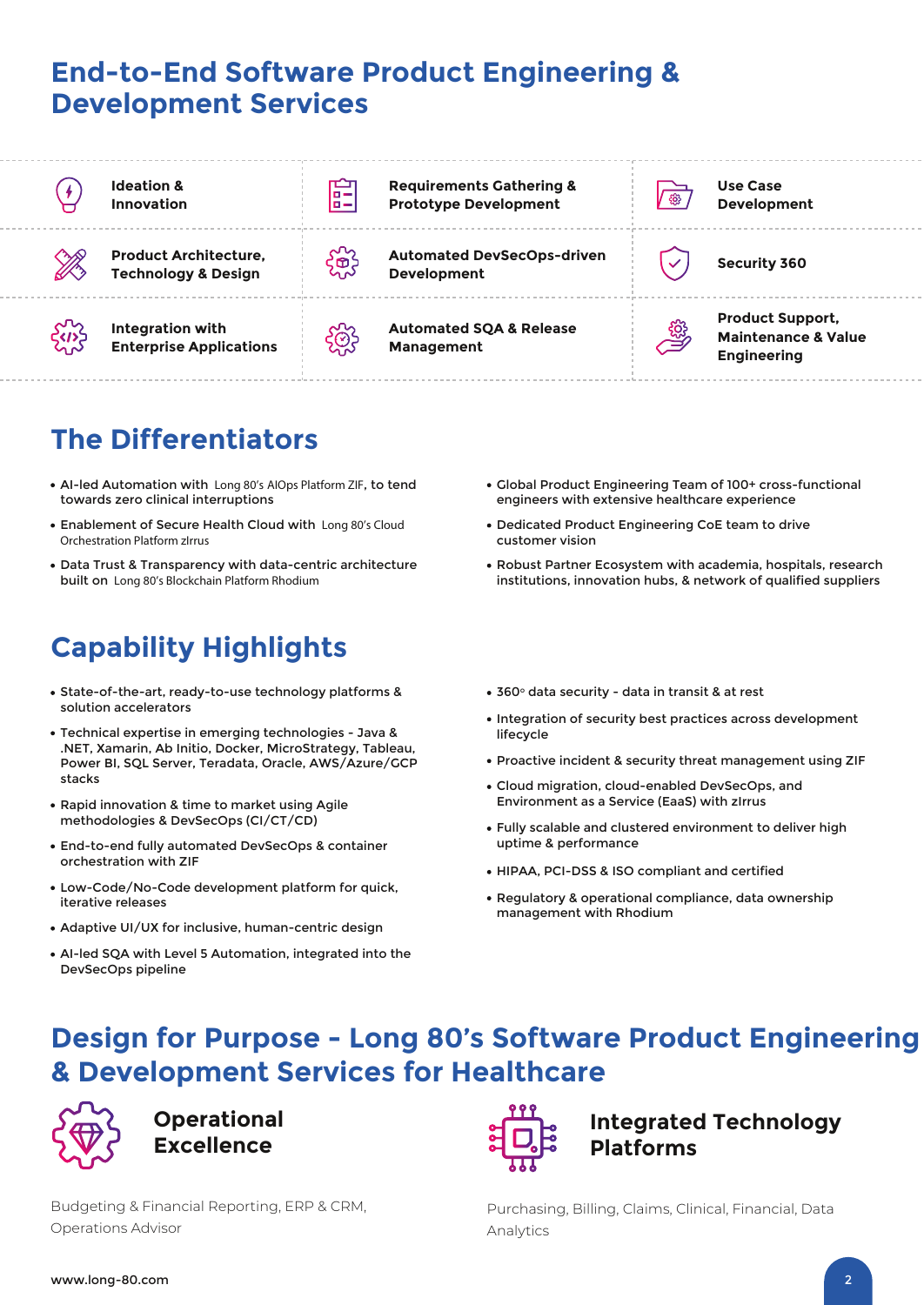

#### **Data Management & Analytics**

**Data Management**: Healthcare Data Integration (EMR) and Interoperability

**Performance Management**: Dashboards for Financial, Operational & Clinical Insights

**Advanced Analytics**: AI/ML-led Predictive & Prescriptive Healthcare

- Financial Intelligence (ex: risks of non-payment, re-admission)
- Operational Intelligence (ex: predicting inpatient conversion)
- Clinical/Disease Intelligence (ex: LOS predictions)
- Population Health (ex: early intervention through social determinants)
- Device Intelligence (ex: medical device failure prediction and remediation)



#### **Clinical Value Chain**

Clinical/Medical Imaging Applications, Patient Portals, Cloud/Mobile Health Apps, NLP & Chatbots, Clinical Device Firmware Development/Re-engineering, Regulatory Reporting, Enhancement & Support for MedTech like Allscripts, Cerner, Epic



#### **Clinical Performance Improvement**

BI Solutions, Clinician Scorecard, Quality Measures Reporter, Health Provider Performance, Clinical Surveillance & Decision Support



#### **Applied Sciences**

Intervention & Inquiry Platform, Healthcare Database, Collaborative Research & Innovation Platforms

## **Customer Success Stories**

| <b>Need</b>                                                                                                                                                                                                | <b>Solution</b>                                                                                                                                                                                                    | <b>Outcomes</b>                                                                                                                                                                                                                                                |
|------------------------------------------------------------------------------------------------------------------------------------------------------------------------------------------------------------|--------------------------------------------------------------------------------------------------------------------------------------------------------------------------------------------------------------------|----------------------------------------------------------------------------------------------------------------------------------------------------------------------------------------------------------------------------------------------------------------|
| A leader in patient care data<br>management solutions<br>required a transformative<br>product to modernize their<br>data collection and handling<br>processes.                                             | Development, management, and<br>production support for their<br>flagship product and a fully<br>integrated suite of solutions,<br>through end-to-end product<br>engineering driven by DevOps &<br>automation tools | • Market leadership driven by unparalleled<br>product performance and customer<br>experience<br>• Reduced fulfilment time for<br>environment/infrastructure provisioning<br>• Significant reduction in infrastructure<br>maintenance costs, through automation |
| One of the fastest growing<br>health insurance companies<br>serving ~1.2M members in NY,<br>was challenged by delays in<br>ticket resolution &<br>go-to-market, and a high-risk,<br>unsecured environment. | Fully automated deployments<br>with DevOps support, ServiceNow<br>integration, Jenkins CI/CD pipeline<br>automation, on-demand infra<br>integration, QA automation, and<br>24x7 Service Desk & remote SOC          | • Increase in deployment success rate from<br>60% to 96%<br>• 90% faster application delivery due to<br>automation<br>• 300% acceleration of security incident<br>discovery                                                                                    |

**1**

**2**